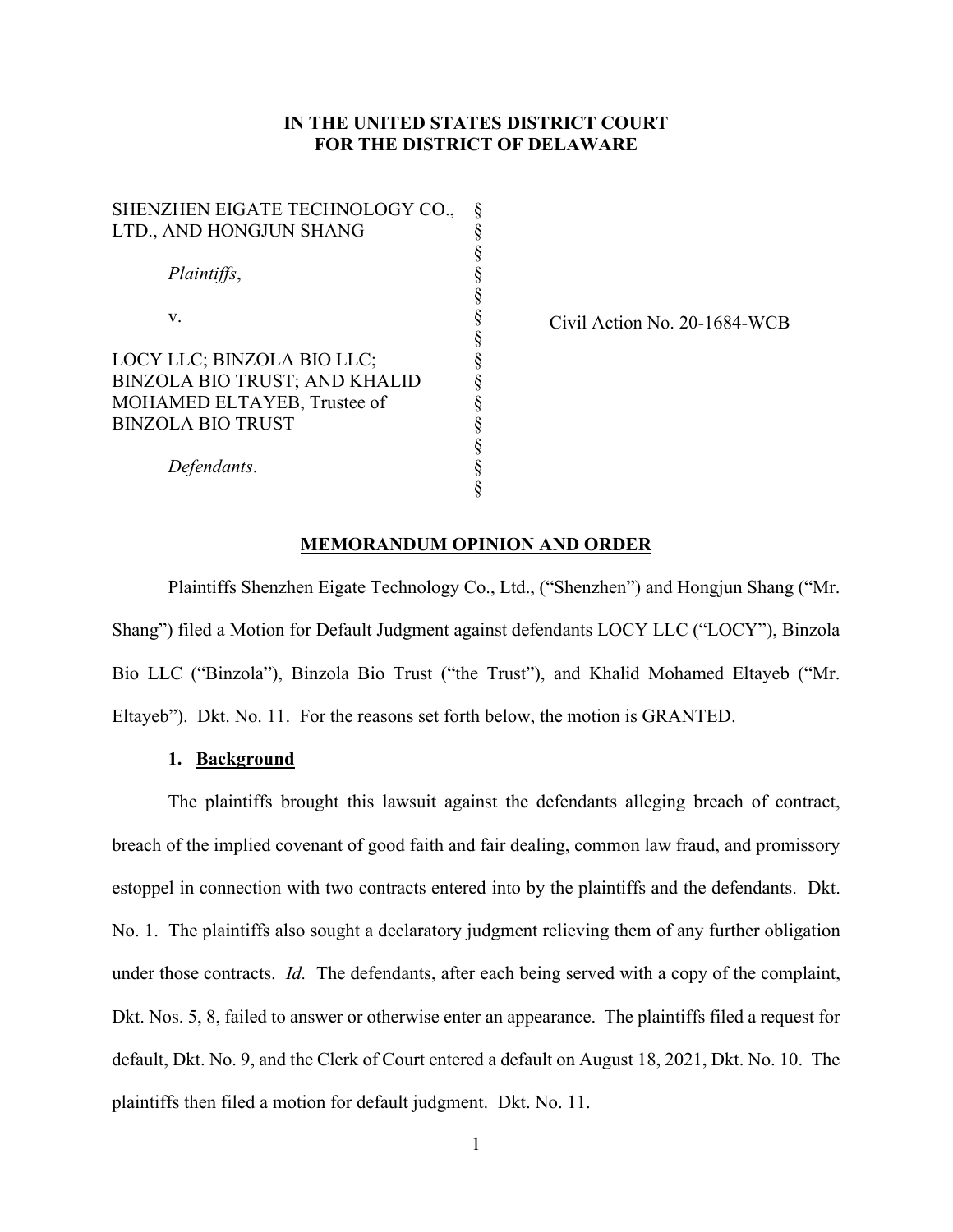The first agreement at issue in this case is a Joint Venture Agreement ("JVA") between Mr. Shang and the Trust.<sup>1</sup> As part of the JVA, Mr. Shang and the Trust agreed to form a limited liability company, LOCY, to engage in the business of selling electronic cigarettes, vaping products, and other similar products. The defendants promised to transfer a 20% ownership interest in LOCY to Mr. Shang, but that interest was never transferred to him.

The second agreement at issue in this case is a Manufacturing, Supply, and Cooperating Agreement ("MSC") between Shenzhen, Binzola, and LOCY. Under the MSC, Shenzhen agreed to be the exclusive manufacturer and supplier of the devices sold by LOCY, and Binzola would become the exclusive supplier of a number of products used in the devices supplied by Shenzhen (e.g., CBD oil, hemp, marijuana). Shenzhen also agreed that it would supply its devices only to LOCY.

The MSC further provided that if LOCY purchased more than \$20,000,000 in products from Shenzhen within a 12-month period at any point within two years of the execution of the MSC, Shenzhen would assign its rights in all of its patents and patent applications relating to electronic cigarettes and similar products to LOCY. Both the JVC and the MSC further provided that each party would exercise its best effort in complying with the product delivery requirements. But as of the time this lawsuit was filed, LOCY had not made any purchases from Shenzhen.

The plaintiffs also allege that the defendants made a series of oral promises to the plaintiffs. One such promise was to provide CBD samples to the plaintiffs so that Shenzhen could use them in the manufacturing of its products. Despite repeated requests from Shenzhen for the samples, the defendants never provided them. The defendants also agreed to reimburse the plaintiffs for

<sup>&</sup>lt;sup>1</sup> The facts of the case are recited as they are alleged in the plaintiffs' complaint, Dkt. No. 1, and the declaration of Ming Shi, Dkt. No. 211-2.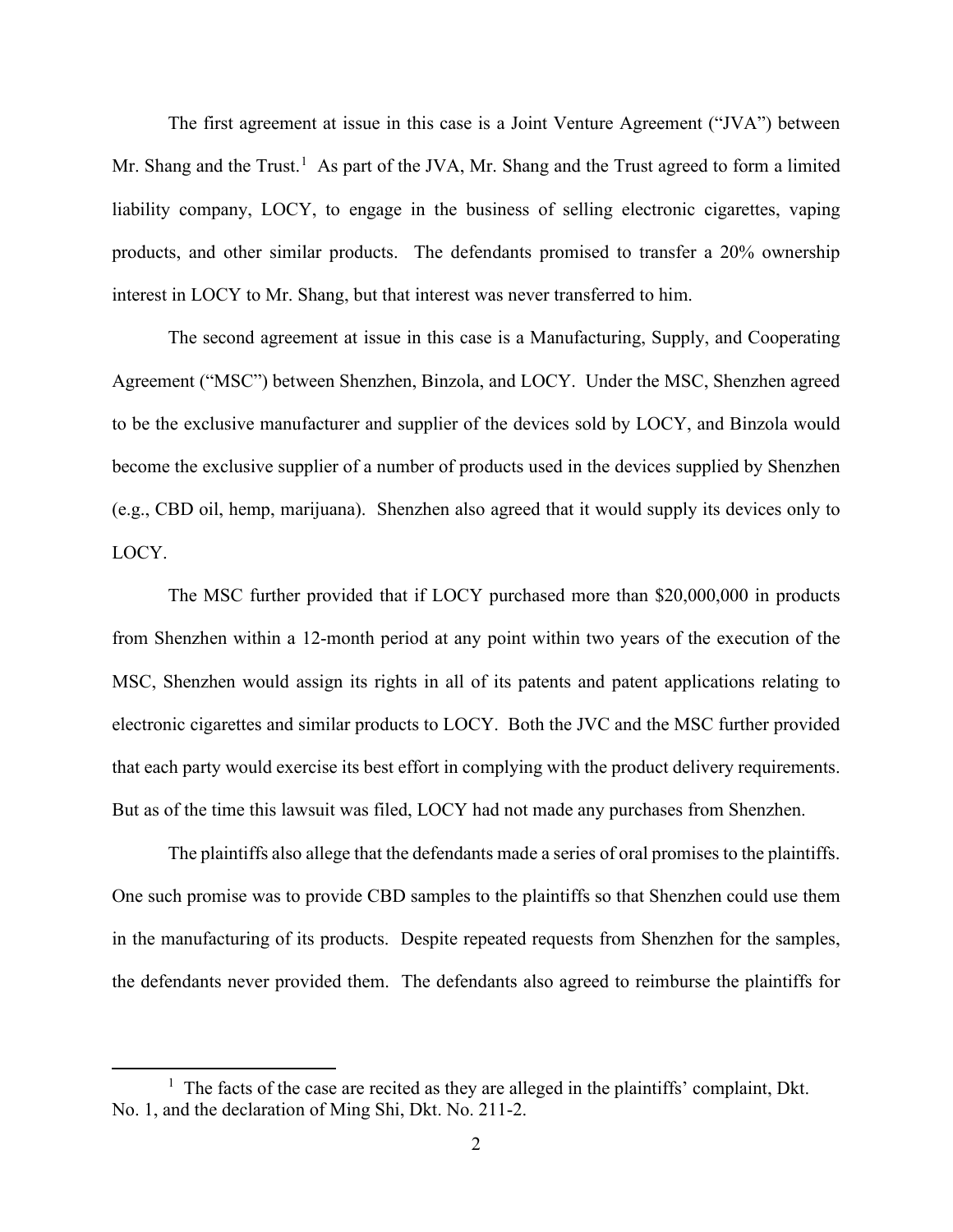50% of their product development costs, but the defendants have not made any effort to reimburse the plaintiffs for those costs.

The defendants do not appear to have communicated with the plaintiffs since May 13, 2020, when they promised to reimburse 50% of the plaintiffs' product development costs. After several months, the plaintiffs filed this lawsuit on December 11, 2020. The plaintiffs now allege that the defendants "actually do not even have a business that handles the products" contemplated by the JVA and MSC. Dkt. No. 1 at ¶ 58.

# **2. Discussion**

The process for obtaining a default judgment is outlined in Federal Rule of Civil Procedure 55. Under Rule 55(a), when a defendant fails to answer or otherwise defend a lawsuit, "the clerk must enter the party's default." In this case, the Clerk of Court entered a default at the plaintiffs' request. Dkt. No. 10. Under Rule  $55(b)(2)$ , when a plaintiff's claim is not for a sum certain, the plaintiff must then "apply to the court for a default judgment." The plaintiffs here have done so by filing their Motion for Default Judgment. Dkt. No. 11.

## a. Liability

In the Third Circuit, courts consider three factors in determining whether to enter a default judgment: "(1) prejudice to the plaintiff if default is denied, (2) whether the defendant appears to have a litigable defense, and (3) whether defendant's delay is due to culpable conduct." *Chamberlain v. Giampapa*, 210 F.3d 154, 164 (3d Cir. 2000). In evaluating those factors, the court takes the factual allegations in the complaint, except those relating to damages, as true. *Comdyne I, Inc. v. Corbin*, 908 F.2d 1142, 1149 (3d Cir. 1990).

With respect to the first factor, the plaintiffs allege that they will suffer prejudice by continuing to be bound by the JVA and MSC. Dkt. No. 11 at 6. Courts have noted that "prejudice"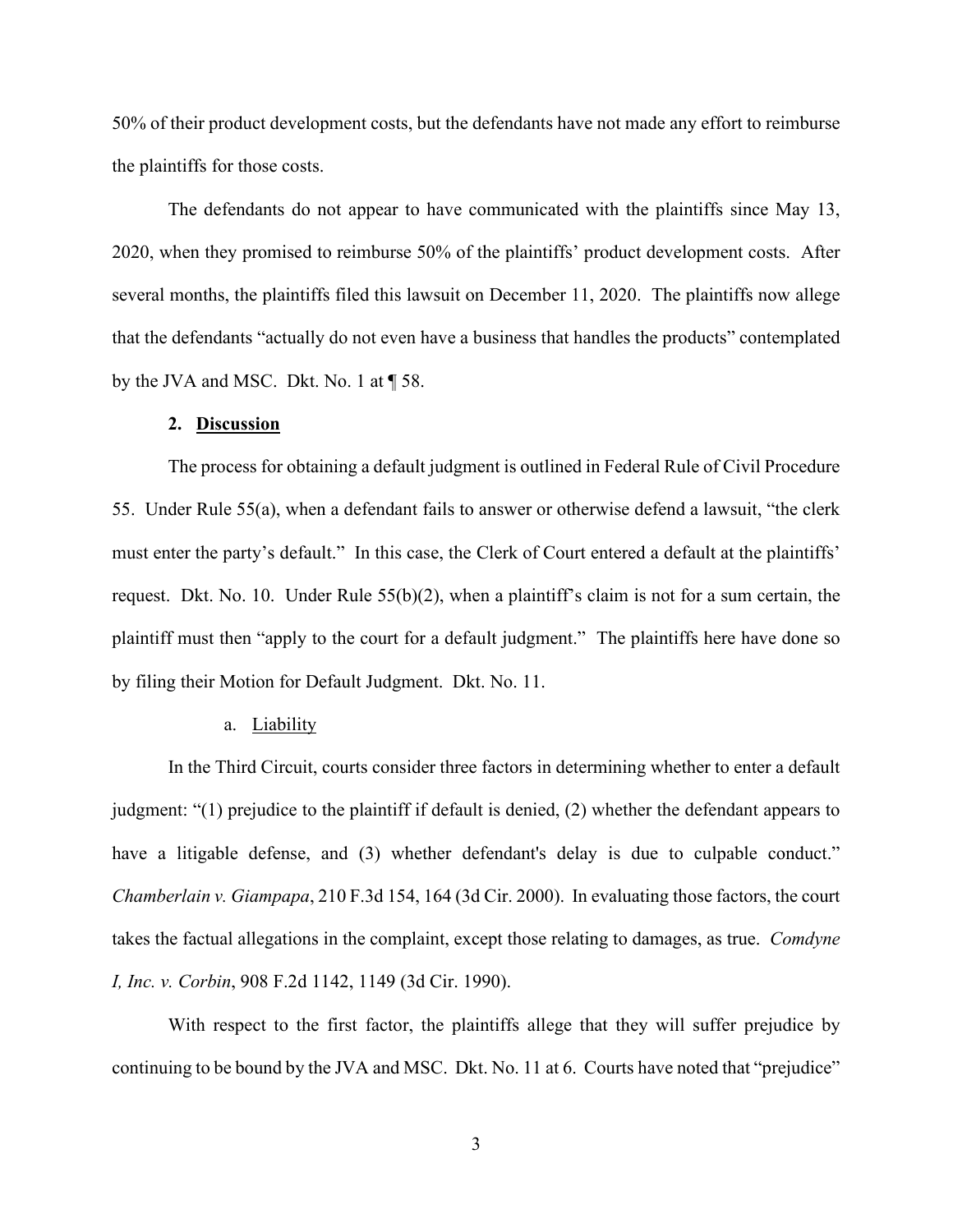refers to "a plaintiff's ability to pursue its claim." *Am. Bridal & Prom Indus. Ass'n, Inc. v. Jollyprom.com*, No. CV 17-2454, 2018 WL 1226106, at \*3 (D.N.J. Mar. 9, 2018) (citing *Feliciano v. Reliant Tooling Co.*, 691 F.2d 653, 657 (3d Cir. 1982)). When a defendant fails to appear or file any pleadings, the fact that the plaintiffs "will otherwise be unable to recover damages" constitutes sufficient prejudice for purposes of a default judgment. *Sisvel Int'l S.A. v. AnyData Corp.*, No. CV 19-1140, 2021 WL 5168895, at \*2 (D. Del. Oct. 27, 2021), *report and recommendation adopted*, 2021 WL 5332316 (Nov. 16, 2021); *United Communities, LLC v. Hallowell Int'l, LLC*, No. CIV. 11-2689, 2012 WL 5880295, at \*4 (D.N.J. Nov. 21, 2012). Because the defendants have not appeared in this case, this factor favors the plaintiffs.

With respect to the second factor, when a defendant does not answer the complaint or otherwise enter an appearance, the defendant is not viewed as having a litigable defense. *Am. Bridal*, 2018 WL 1226106, at \*3; *Sisvel*, 2021 WL 5168895, at \*2. This is especially true in view of the fact that the plaintiffs' well pleaded allegations indicate that the defendants have breached the JVA and MSC. *See Am. Bridal*, 2018 WL 1226106, at \*3. I therefore find that this factor also favors the plaintiffs.

With respect to the third factor, when a defendant has been served with the complaint, but fails to appear, its delay is viewed as culpable conduct. *See id.* Here, all defendants have been served with the complaint. Dkt. Nos. 5, 8. Accordingly, this factor also favors the plaintiffs. Finding that all three factors favor the plaintiffs, I conclude that a default judgment should be entered.

#### b. Remedies

Having concluded that a default judgment should be entered, I must now address the remedies requested by the plaintiffs. The plaintiffs first request a declaration that they are no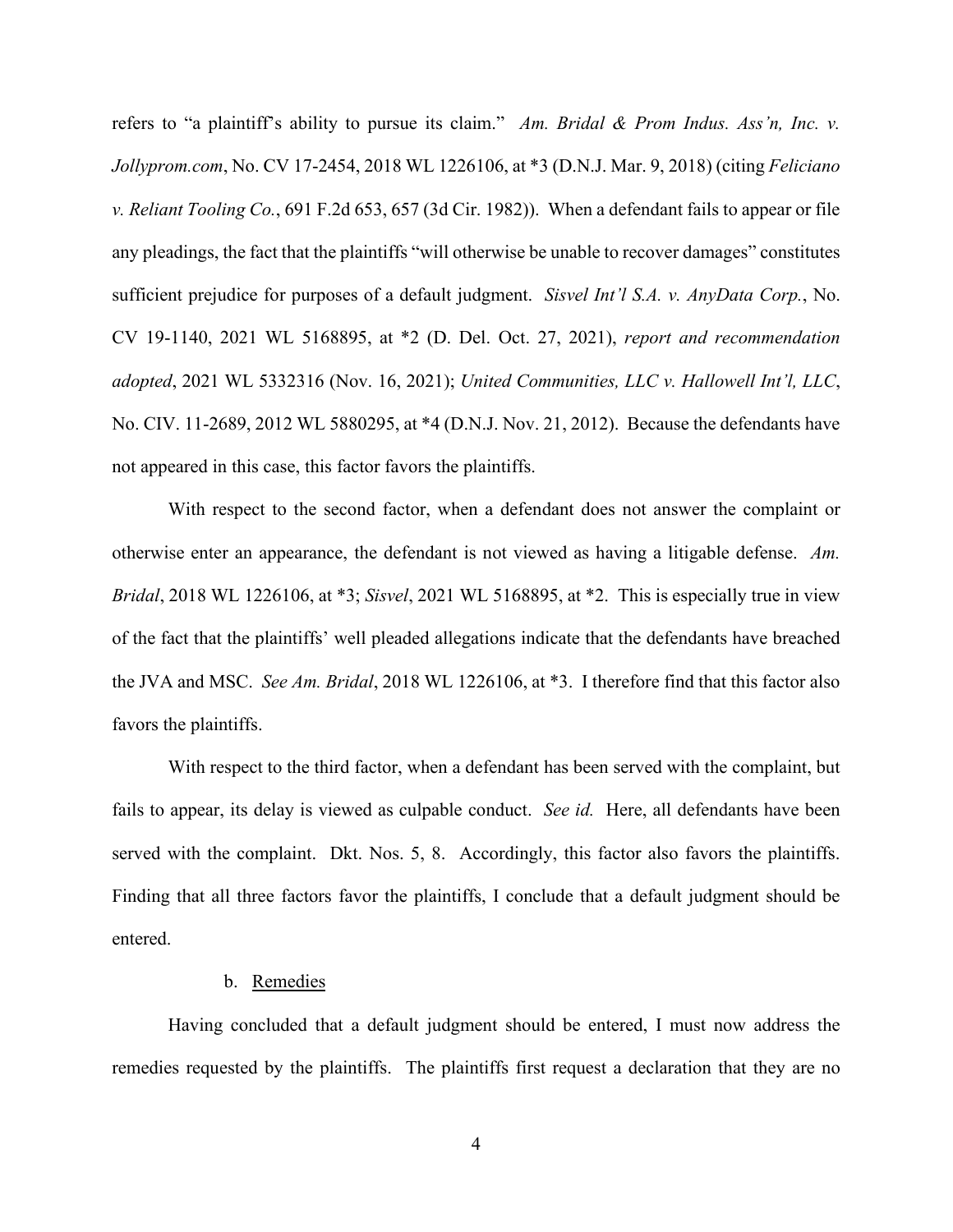longer bound by the JVA and the MSC. A plaintiff may be discharged from its obligations under a contract if the defendant materially breached the contract.<sup>2</sup> *C & J Energy Servs., Inc. v. City of Miami Gen. Employees' & Sanitation Emps.' Ret. Trust*, 107 A.3d 1049, 1073 n.119 (Del. 2014). Here, the defendants' apparent failure to make any effort to perform under the contract constitutes material breach. *See Mrs. Fields Brand, Inc. v. Interbake Foods LLC*, No. CV 12201, 2017 WL 2729860, at \*28 (Del. Ch. June 26, 2017) ("A breach is material if it goes to the root or essence of the agreement between the parties, or touches the fundamental purpose of the contract and defeats the object of the parties in entering into the contract." (internal quotation marks and citation omitted)). It is therefore appropriate to conclude that the plaintiffs are discharged from any further obligations under the JVA and the MSC.

The plaintiffs have also indicated that they intend to seek attorney fees. The JVA and MSC both expressly contemplate an award of fees in the event of a breach. Dkt. No. 211-2, Exh. A, at 8; Dkt. No. 211-2, Exh. B, at 9. The plaintiffs may therefore move for attorney fees and costs, in accordance with Federal Rule of Civil Procedure 54(d)(2), following the entry of the judgment accompanying this opinion.

## **3. Summary**

In summary, the plaintiffs are entitled to a default judgment due to the defendants' failure to answer the complaint or otherwise appear. A judgment to that effect will accompany this opinion.

<sup>&</sup>lt;sup>2</sup> The JVA and MSC are governed by Delaware law. Dkt. No. 211-2, Exh. A, at 8; Dkt. No. 211-2, Exh. B, at 9.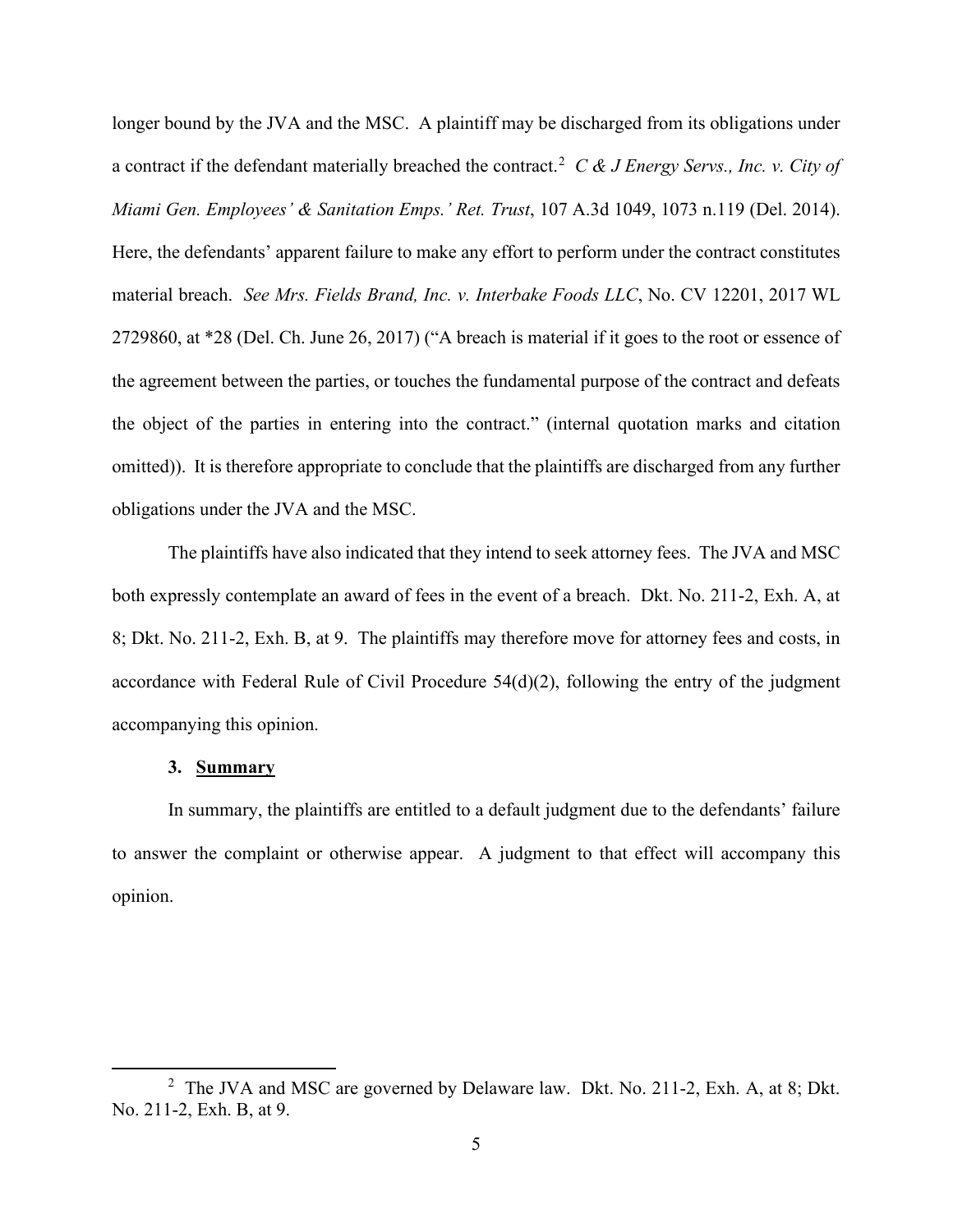# IT IS SO ORDERED.

SIGNED this 4th day of March, 2022.

Le Jeelin C. Fryson

WILLIAM C. BRYSON UNITED STATES CIRCUIT JUDGE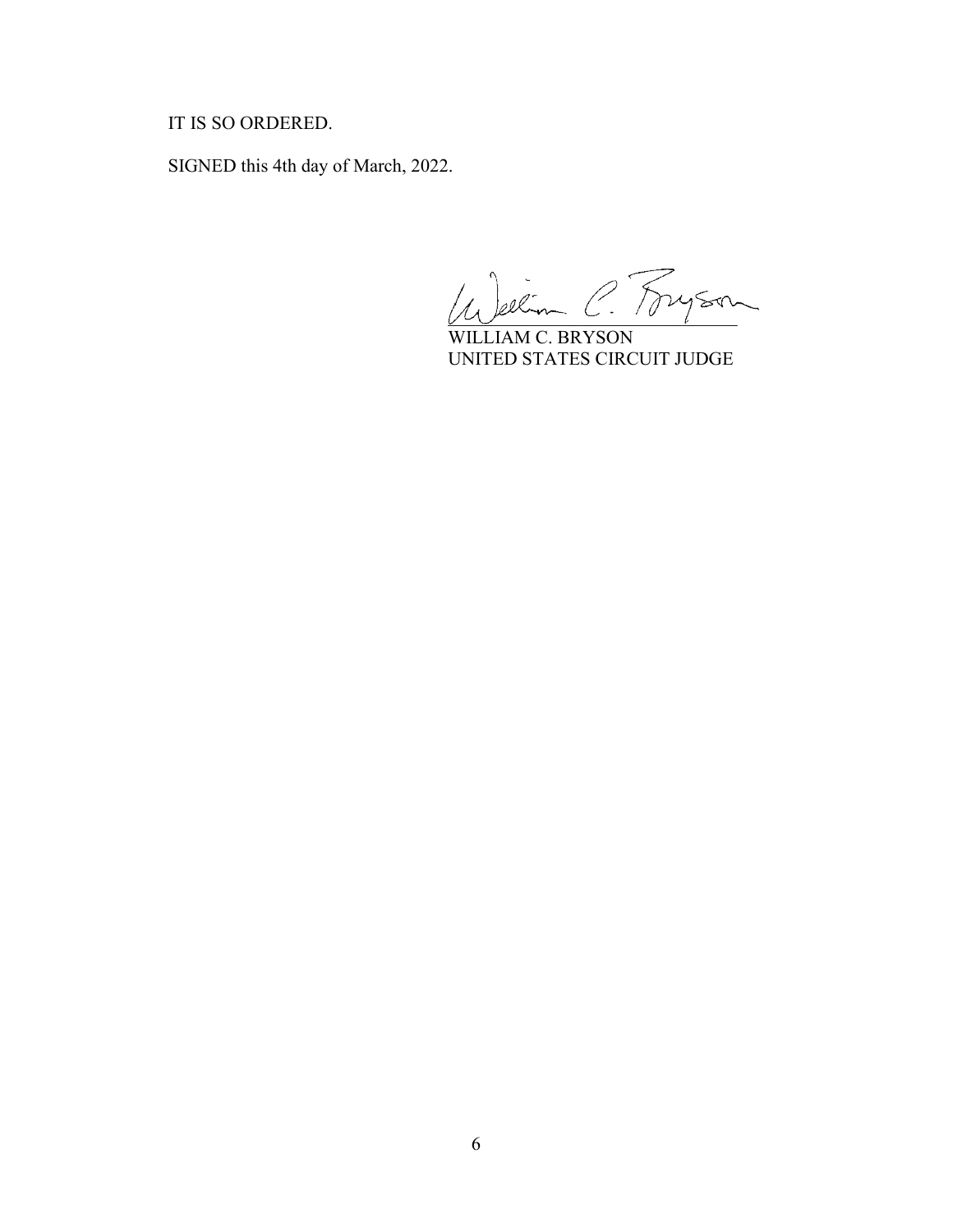# **IN THE UNITED STATES DISTRICT COURT FOR THE DISTRICT OF DELAWARE**

| SHENZHEN EIGATE TECHNOLOGY CO.,      | ş |
|--------------------------------------|---|
| LTD., AND HONGJUN SHANG              | § |
|                                      | § |
| Plaintiffs,                          | § |
|                                      | § |
| V.                                   | § |
|                                      | § |
| LOCY LLC; BINZOLA BIO LLC;           | ş |
| <b>BINZOLA BIO TRUST; AND KHALID</b> | § |
| MOHAMED ELTAYEB, Trustee of          | § |
| <b>BINZOLA BIO TRUST</b>             | ş |
|                                      | § |
| Defendants.                          | § |
|                                      |   |

Civil Action No. 20-1684-WCB

## **FINAL JUDGMENT**

Plaintiffs Shenzhen Eigate Technology Co., Ltd., and Hongjun Shang (collectively, "Plaintiffs") moved for a default judgment to be entered against defendants LOCY LLC, Binzola Bio LLC, Binzola Bio Trust, and Khalid Mohamed Eltayeb (collectively, "Defendants") in this action. A decision having been duly rendered in the Court's order on March 4, 2022,

It is ORDERED and ADJUDGED that:

- 1. Judgment is entered on behalf of Plaintiffs;
- 2. Plaintiffs are hereby released from any and all obligations that they may have had, or currently have, under the Joint Venture Agreement; Manufacturing, Supply, and Cooperating Agreement; or any other agreement signed with Defendants;
- 3. Plaintiffs are not subject to any restraints, restrictions, or limitations, that they would have otherwise been subject to, or potentially subject to, under the Joint Venture Agreement; Manufacturing, Supply, and Cooperating Agreement; or any other agreement signed with Defendants; and